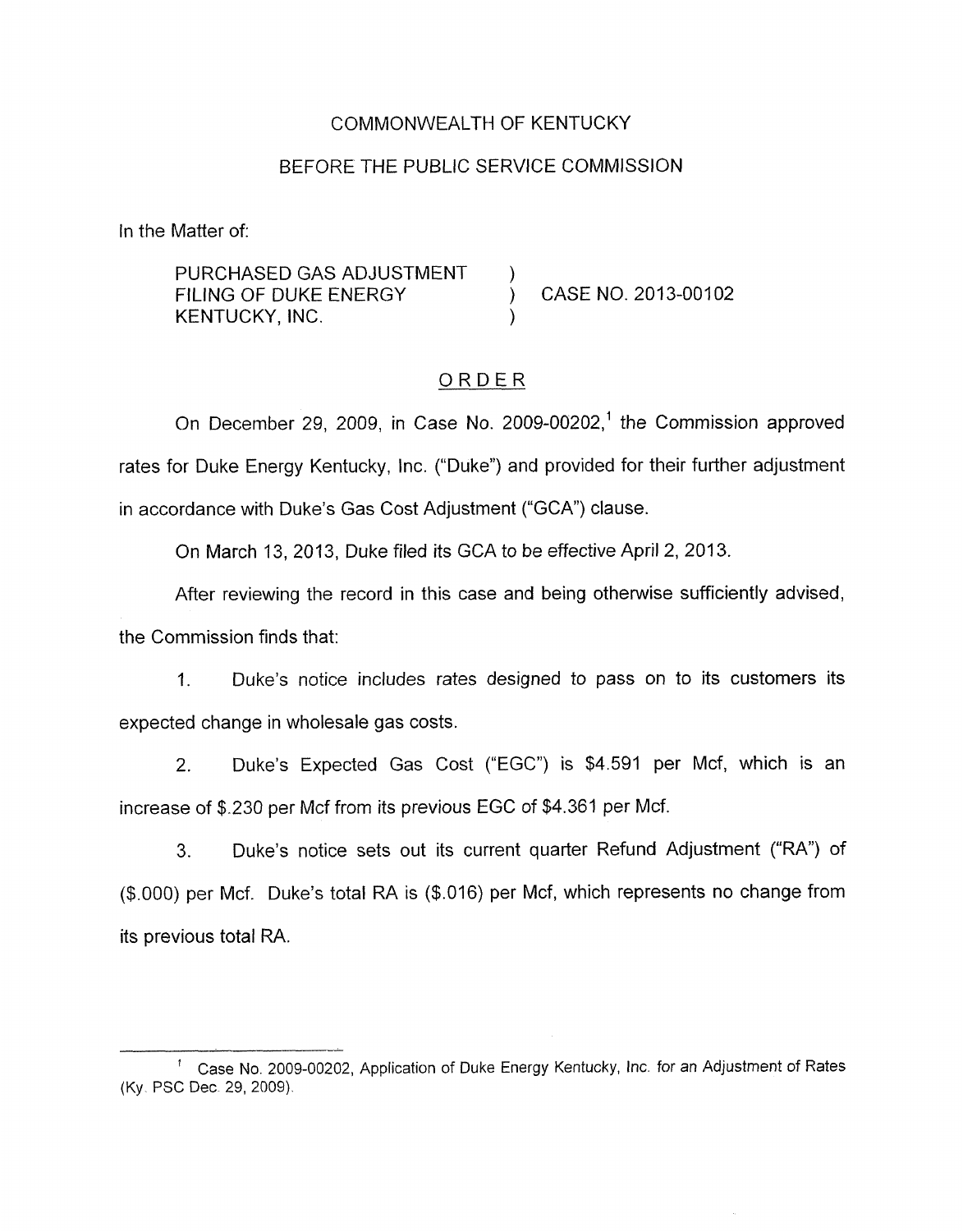<span id="page-1-0"></span>4. Duke's notice sets out its current quarter Actual Adjustment ("AA") of \$.279 per Mcf. Duke's total AA is (\$.027) per Mcf, which represents no change from its previous total of AA.

5. Duke's notice sets out its current quarter Balancing Adjustment ("BA") of \$.005 per Mcf. Duke's total BA of (\$.004) per Mcf represents no change from its previous total BA.

*6.* Duke's Gas Cost Recovery ("GCR") rate is \$4.544 per Mcf, which is an increase of \$.230 per Mcf from its previous GCR of \$4.314 per Mcf.

7. The rates as proposed by Duke and set forth in the Appendix to this Order are fair, just, and reasonable, and should be approved for final meter readings by Duke on and after April 2, 2013.

IT IS THEREFORE ORDERED that:

1. The rates proposed by Duke and set forth in the Appendix to this Order are approved for final meter readings on and after April 2, 2013.

2. Within 20 days of the date of this Order, Duke shall file with this Commission, using the Commission's electronic Tariff Filing System, revised tariff sheets setting out the rates approved herein and reflecting that they were approved pursuant to this Order.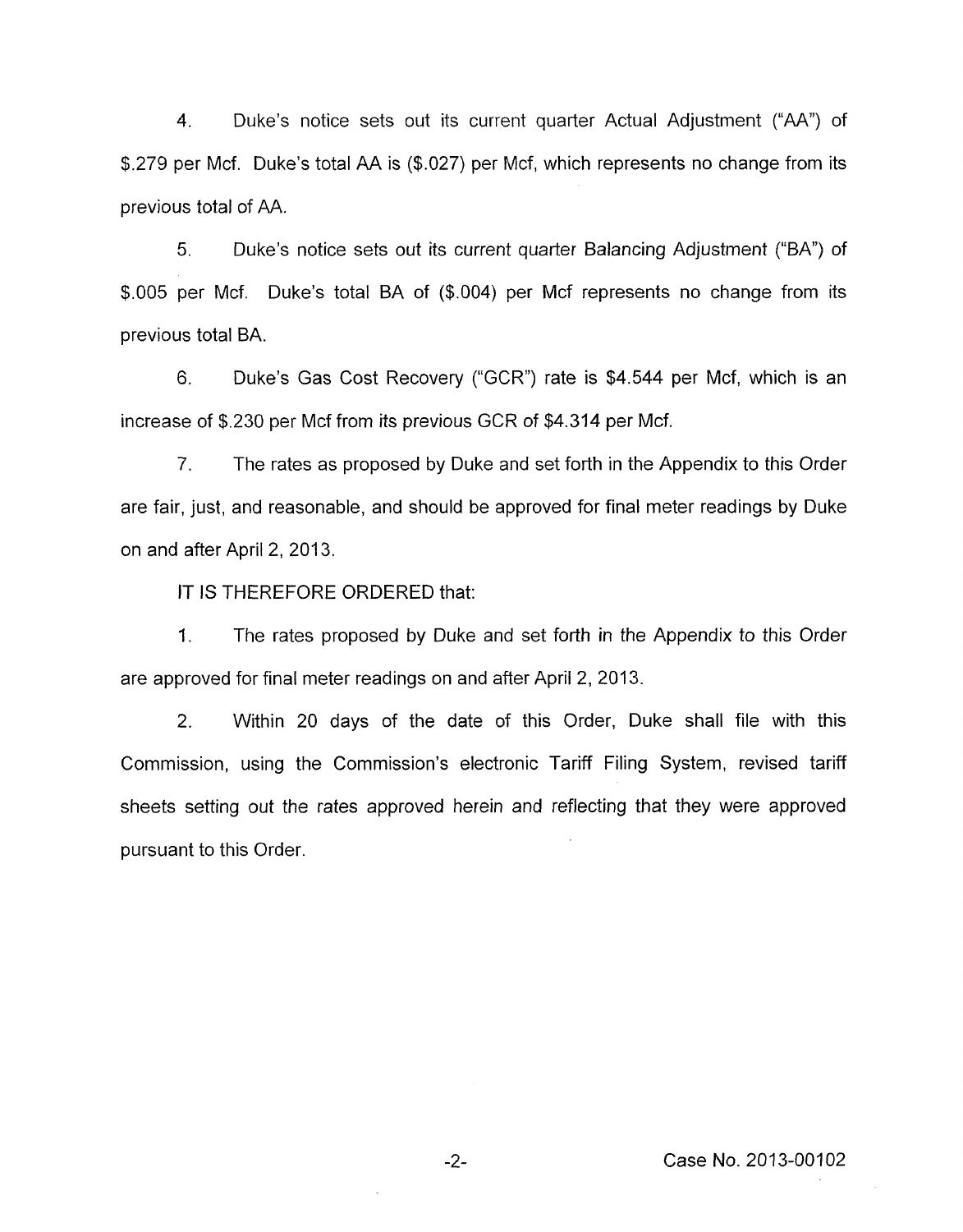By the Commission



**ATTE** Executive Director

Case No. 2013-00102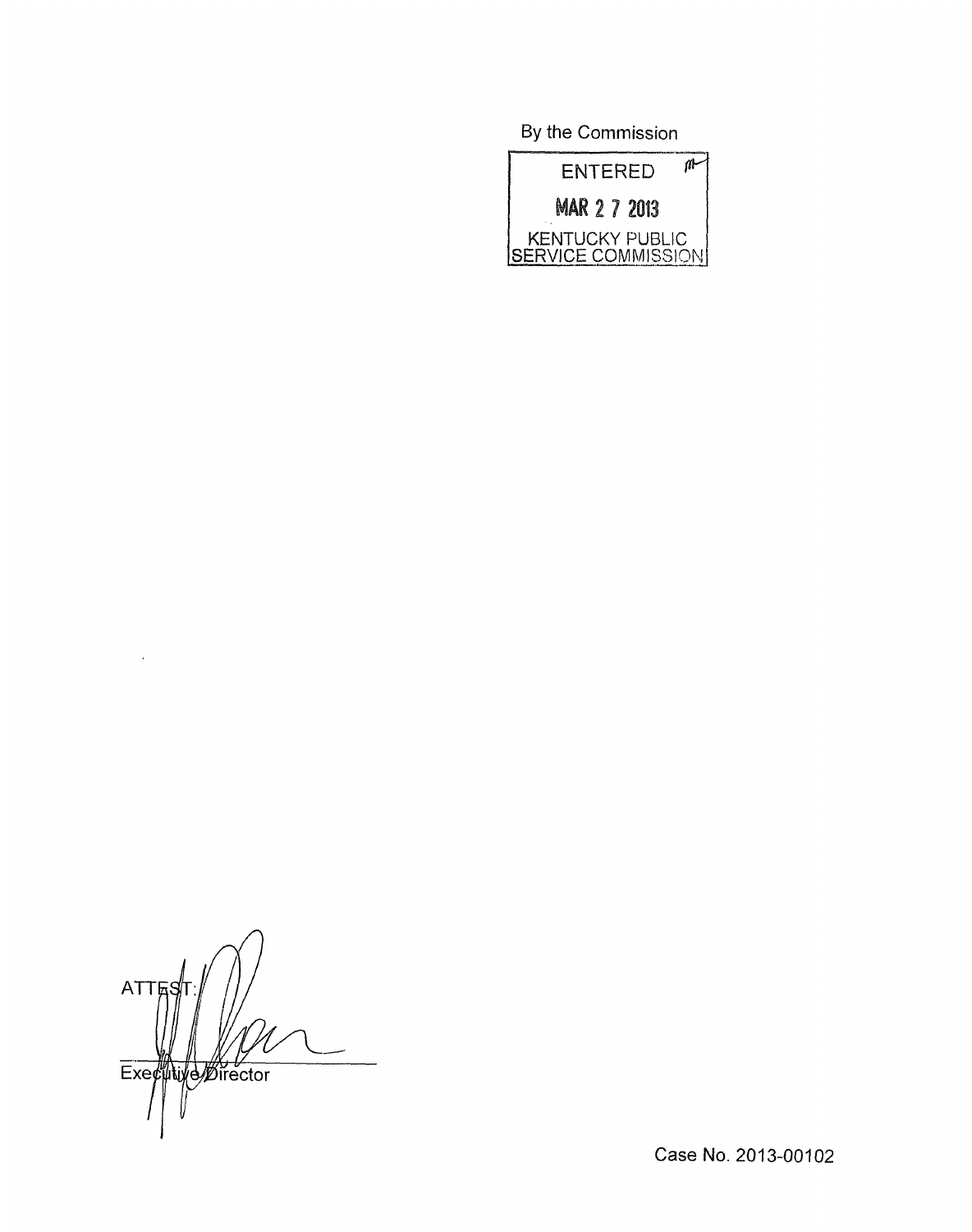#### APPENDIX

# APPENDIX TO AN ORDER OF THE KENTUCKY PUBLIC SERVICE COMMISSION IN CASE NO. 2013-00102 DATED **MAR 2 7 2013**

The following rates and charges are prescribed for the customers served by Duke Energy Kentucky, lnc. All other rates and charges not specifically mentioned herein shall remain the same as those in effect under authority of the Commission prior to the effective date of this Order.

# GAS SERVICE RATES

## RATE RS RESIDENTIAL SERVICE

|                                                        |                     | RAIE RS | <b>RESIDENTIAL SERVICE</b>           |               |  |
|--------------------------------------------------------|---------------------|---------|--------------------------------------|---------------|--|
|                                                        | Base<br>Rate        |         | <b>Gas Cost</b><br>Adjustment        | Total<br>Rate |  |
| Commodity Charge for<br>All Ccf Consumed               | \$.37213            | plus    | \$.4544                              | \$.82653      |  |
| RATE GS<br><b>GENERAL SERVICE</b>                      |                     |         |                                      |               |  |
|                                                        | <b>Base</b><br>Rate |         | <b>Gas Cost</b><br><b>Adjustment</b> | Total<br>Rate |  |
| <b>Commodity Charge for</b><br><b>All Ccf Consumed</b> | \$.20530            |         | \$.4544                              | \$.6597       |  |

# RIDER GCAT GAS COST ADJUSTMENT TRANSITION RIDER

The amount of this charge or (credit) shall be (\$.0047) per I00 cubic feet. This rate shall be in effect during the months of March 2013 through May 2013 and shall be updated quarterly, concurrent with the Company's GCA filings.